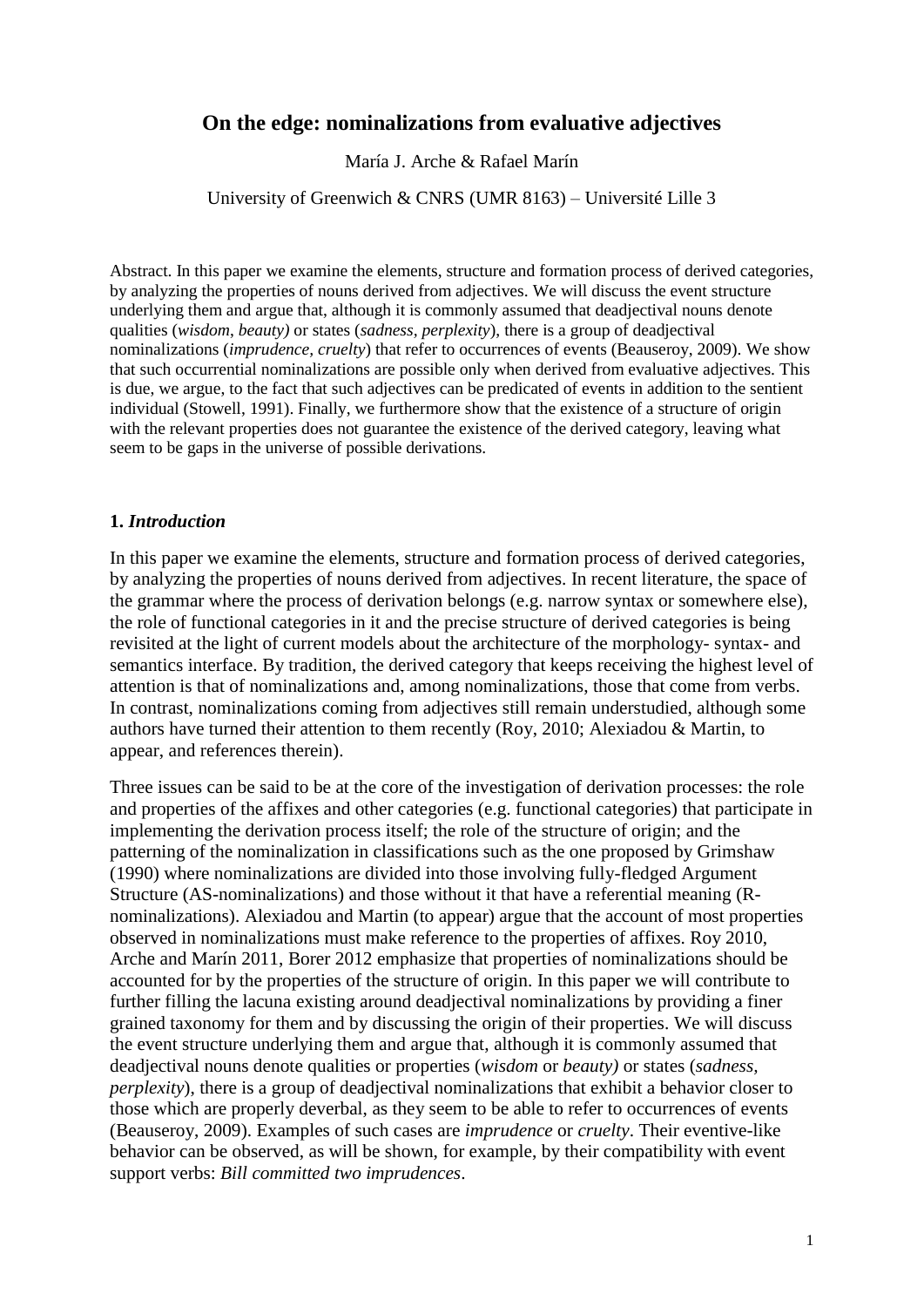In this paper we explore the properties of different deadjectival nominalizations and show that those nominalizations that can refer to instantiations of eventualities are possible only when derived from stems with particular properties, namely, those of evaluative adjectives. The working hypothesis we entertain here is that this is due to the fact that such adjectives can be predicated of events in addition to the sentient individual, as Stowell (1991) pointed out. Regarding the role of affixes, we show that they vary as for their ability to give rise to different readings and interpretations of the derived category, although in most cases the kind of nominalization cannot be predicted from it. Finally, we furthermore show that the existence of a structure of origin with the relevant properties does not guarantee the existence of the derived category with the expected characteristics, leaving what seem to be gaps in the universe of possible derivations.

The paper is organized as follows. Sections 2 and 3 introduce the theoretical issues relating to nominalizations in general and deadjectival ones in particular. Section 4 presents a critical taxonomy of different nominalizations coming from adjectives and the different suffixes involved in it. Section 5 offers an account of the differences by discussing the properties of the adjectival bases underlying the nominalizations. Section 6 makes some considerations about the suffixes involved in the derivation processes studied and section 7 summarizes and concludes the paper.

## **2.** *Nominalizations*

In the theory about nominalizations, the two-way distinction proposed by Grimshaw (1990) together with the properties associated with each group is kept as a reference to probe the properties of derived nouns. In this classification, only some nouns are considered to have a proper Argument Structure associated with them (AS-Nominals), while others lack it (R-Nominals). Likewise, other event properties such as those associated with aspect and the interpretation of subjects as agents correlate with those involving a proper AS. Properties of each are below in Table I.

| <b>AS-nominals</b>                                 | <b>R-nominals</b>                                  |
|----------------------------------------------------|----------------------------------------------------|
| a. Obligatory arguments                            | a. No obligatory arguments                         |
| b. Event reading                                   | b. No necessary event reading                      |
| c. Agent-oriented modifiers                        | c. No agent-oriented modifiers                     |
| d. Subjects are arguments                          | d. Subjects are possessives                        |
| e. by-phrases are arguments; in Spanish,           | e. by-phrases are non-arguments; in Spanish,       |
| selects por                                        | selects de                                         |
| f. Implicit argument control                       | f. No implicit argument control                    |
| g. Aspectual modifiers such as <i>for three</i>    | g. No aspectual modifiers                          |
| hours; in three hours                              |                                                    |
| h. Modifiers like <i>frequent</i> possible without | h. Modifiers like <i>frequent</i> only with plural |
| plural                                             |                                                    |

Table I. Properties of derived nominals apud Grimshaw (1990)

An illustration of the difference between R-nominals and AS-nominals is given below. As Grimshaw (1990) pointed out many nominalizations can be said to be ambiguous between the two, their different properties being evidenced in the respective tests. Sentences in (1) illustrate AS-nouns properties; those in (2) R-nouns properties.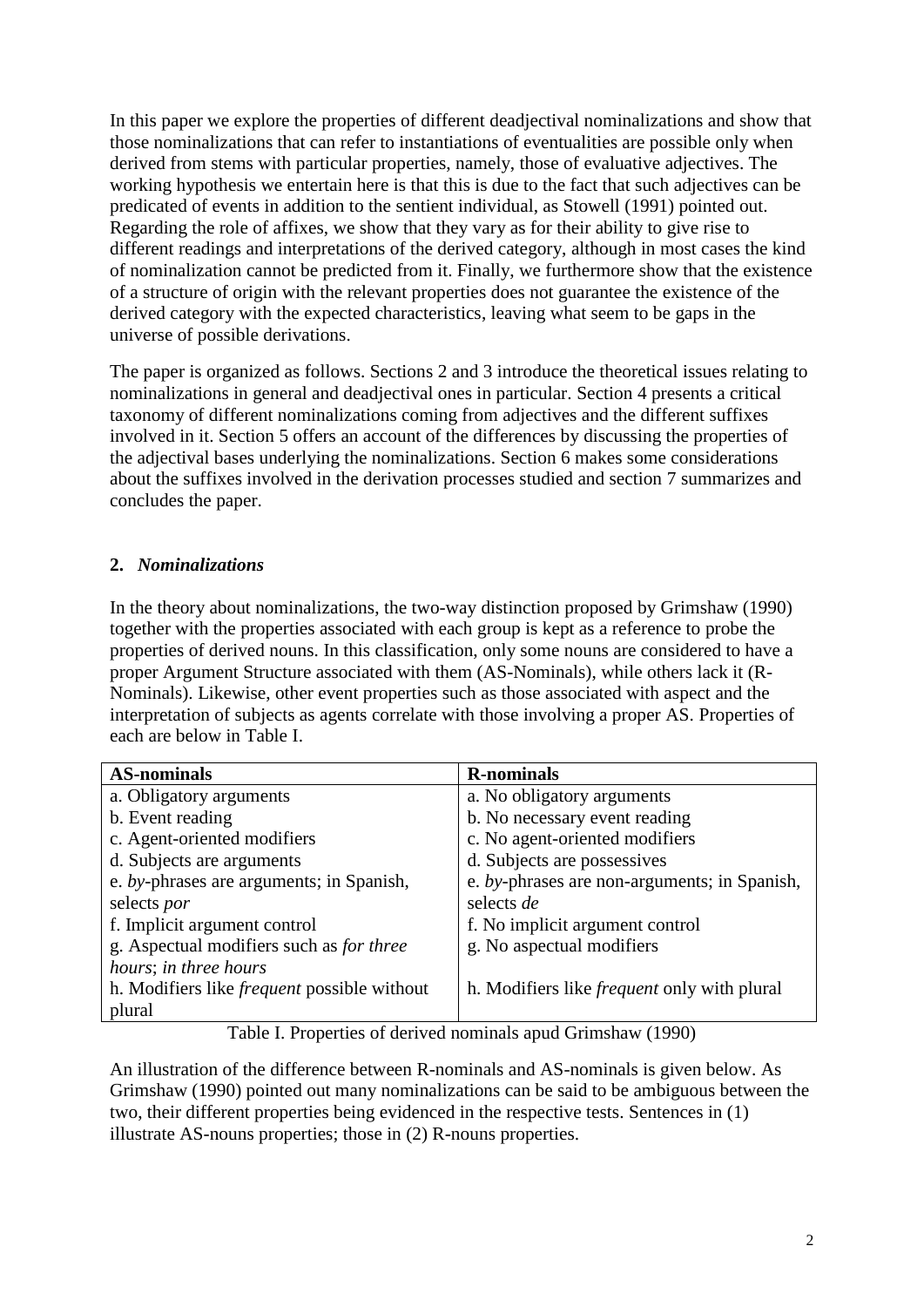- (1) a. the sociologists' collection of butterflies.
	- b. the intentional/ premeditated/ careful collection of butterflies.
	- c. the collection of butterflies by the sociologists.
	- d. the collection of butterflies during three hours.
	- e. the frequent collection of butterflies by the sociologists.
	- f. the careful collection of the experiment to ensure its success.
	- g. the dismantlement of the department in two months.
- (2) a. We all admired the collection.
	- b. The presented collection was rejected by the panel as non-explanatory.

Although the idea of associating an event structure to AS nominalizations has found consensus in the literature, authors critically differ in its syntactic implementation. For some (Picallo 1991, Ouhalla 1991; Alexiadou 2001, Harley 2009, Embick 2010), the eventive structure responsible for the properties exhibited is superimposed to the nouns. That is, nouns are *embedded* into eventive structure. In contrast, for others, notably for Borer 2005, 2009, 2012, the nominalizer merges with a structure which already contains the relevant event projections; in, e.g. deverbal nominalizations, they are proposed to involve the relevant verbalizer categories. In this paper we will provide evidence in favour of this latter view coming from deadjectival nominalizations. We will argue that the range of properties found across them can be explained if we assume that they are due to the elements the AP is equipped with. We argue that, otherwise, the properties of the nominalizations are rendered as stipulative and the system producing them unrestricted. That is to say, we will propose that the nominalizer takes a specific structure that contains different event-related projections, which gives rise to different argumental relations as well. If this is effectively the case, the properties of nominalizations and adjectives are expected to correlate, which seems to be borne out by our data. However, if the properties of nominalizations were due to structure idiosyncratically superimposed onto the adjectival bases, no correlations would be expected.

The approach to morphology we adopt in this paper is that defended by Borer (2005, 2009, 2012). In such a framework, roots are devoid of any category information and categorization is obtained in the narrow syntax, by virtue of the merge of the root with the relevant functional category. Deadjectival nominalization is understood here as the merge in narrow syntax of an adjectival base with a nominalizer.

## **3.** *Deadjectival nominalizations*

Deadjectival nominalizations have been considered, in recent works, to constitute two distinct groups: those that refer to States an individual may be in, S-nominalizations (e.g. *sadness*, *perplexity*), and those that refer to Qualities an individual may possess, Q-nominalizations (e.g. *wisdom*, *beauty*). As Roy (2010) surveys, S-nominalizations closely pattern with AS nominalizations in Grimshaw's (1990) classification. This is not surprising since, even though they may not have eventive properties understood as "active events", stativity is a type of event structure. That is, to be stative does not amount to non having AS but means having a different type of AS, likely involving different functional projections that do not leave room for properties associated with, for example, active dynamic events (e.g. agentive modification). As is shown below, S-Nominalizations largely behave as AS-nominalizations in most respects. The subject is not a mere possessor (3a) and aspect modification is possible (3b), (3c).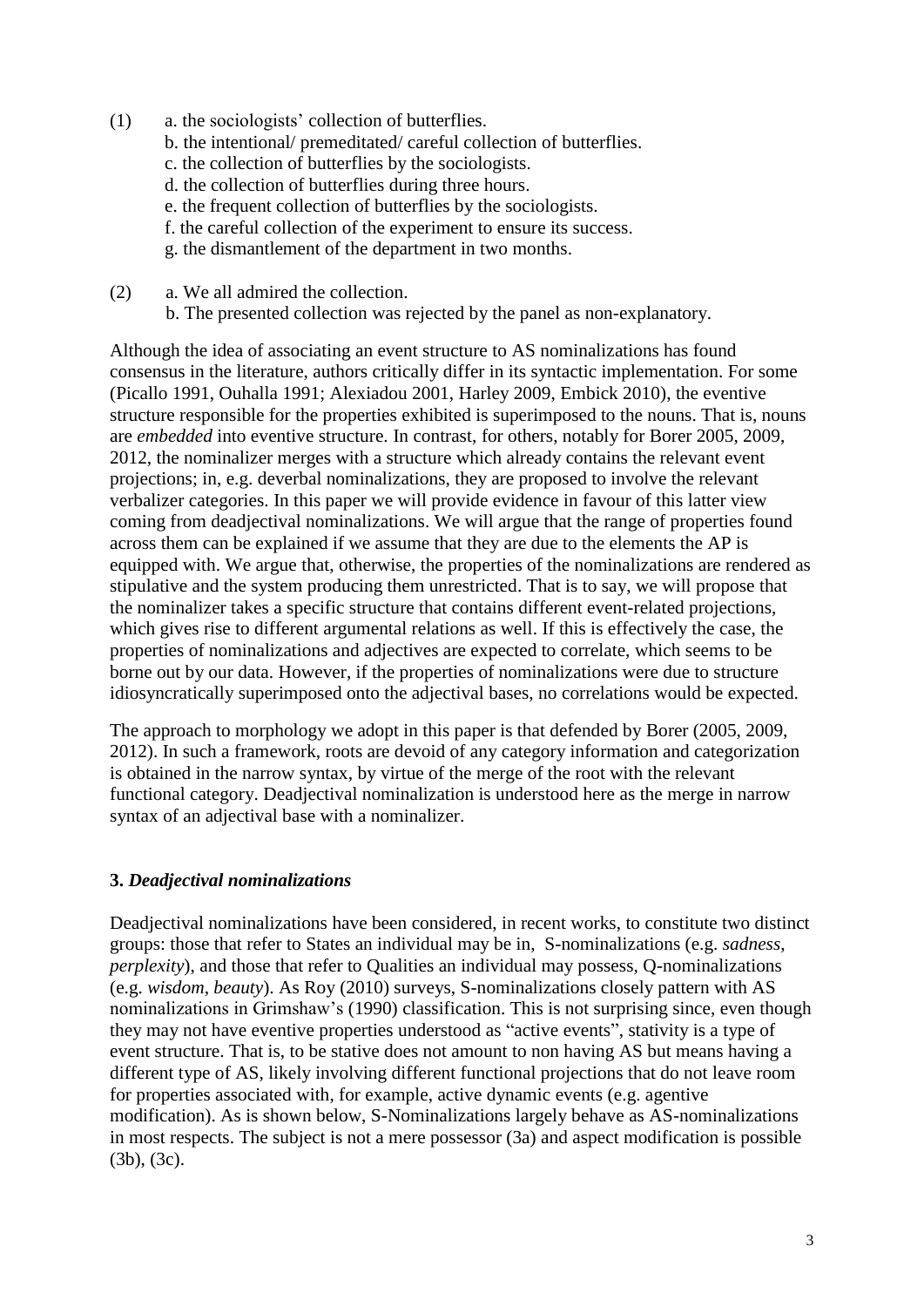(3) a. La tristeza de Juan  $\rightarrow$  experiencer; not possessor the sadness of Juan b. La tristeza de Juan durante dos semanas the sadness of Juan during two weeks c. La frecuente tristeza de Juan the frequent sadness of Juan

As Roy (2010) points out, only gradable adjectives produce AS-nominalizations. Relational adjectives, e.g. *presidencial* 'presidential', which cannot take degree modifiers (4a), cannot occur prenominally (4b) and cannot have a predicative use (4c), as observed by Schmidt (1972) and Bache (1978), are never the base for nominalizations [\(5\):](#page-3-0)

- (4) a. \*una reunión muy presidencial.
	- a meeting very presidential
	- b. \*la presidencial reunion vs. la reunión presidencial. the presidential meeting vs. the meeting presidential
	- c. \*la reunion fue presidencial. the meeting was presidential
- <span id="page-3-0"></span>(5) \*la presidencialidad de la reunión. the presidentiality of the meeting

Roy (op.cit) concludes that the base for AS nominalizations includes functional structure containing a projection for Degree and a PredP, the functional category that takes a root and makes the projection of arguments possible. In this sense, deadjectival nominalizations are rendered as derivations construed over a structure already including all the relevant functional information. Q-Nominalizations are more delicate to define. Q-nominalizations are possible only if coming from degree adjectives, just like AS-Nominalizations. Following Flaux and Van de Velde (2000), we take the compatibility with the so-called genitive of Quality [\(6\)](#page-3-1) and with verbs such as *mostrar* 'show' or *dar muestras de* 'give signs of' [\(7\)](#page-3-2) as structures diagnosing qualities:

- <span id="page-3-1"></span>(6) \*Juan es de una gran presidencialidad. Juan is of a great presidentiality
- <span id="page-3-2"></span>(7) \*Juan dio muestras de presidencialidad. Juan gave signs of presidentiality

In the remainder of the paper, we assume the just described fundamentals (i.e. that deadjectival AS-Noms and Q-Noms involve functional structure containing DegP and PredP) but argue that the dichotomy quality/state for AS ones does not cover the whole range. We will propose a finer-grained classification and show that some nominalizations have properties that lend themselves to be classified closer to purely eventive ones.

## **4.** *Towards a finer-grained distinction for deadjectival nominalizations*

Nominalizations such as the ones given in [\(8\)](#page-4-0) behave differently from S-nominalizations and Q-nominalizations in a number of respects. We will survey their properties in the following subsections and argue next that the properties of such nominalizations can be predicted from the type of adjective involved in the stem; this gives support to the idea that nominalizing structure embeds a fully-fledged adjectival structure.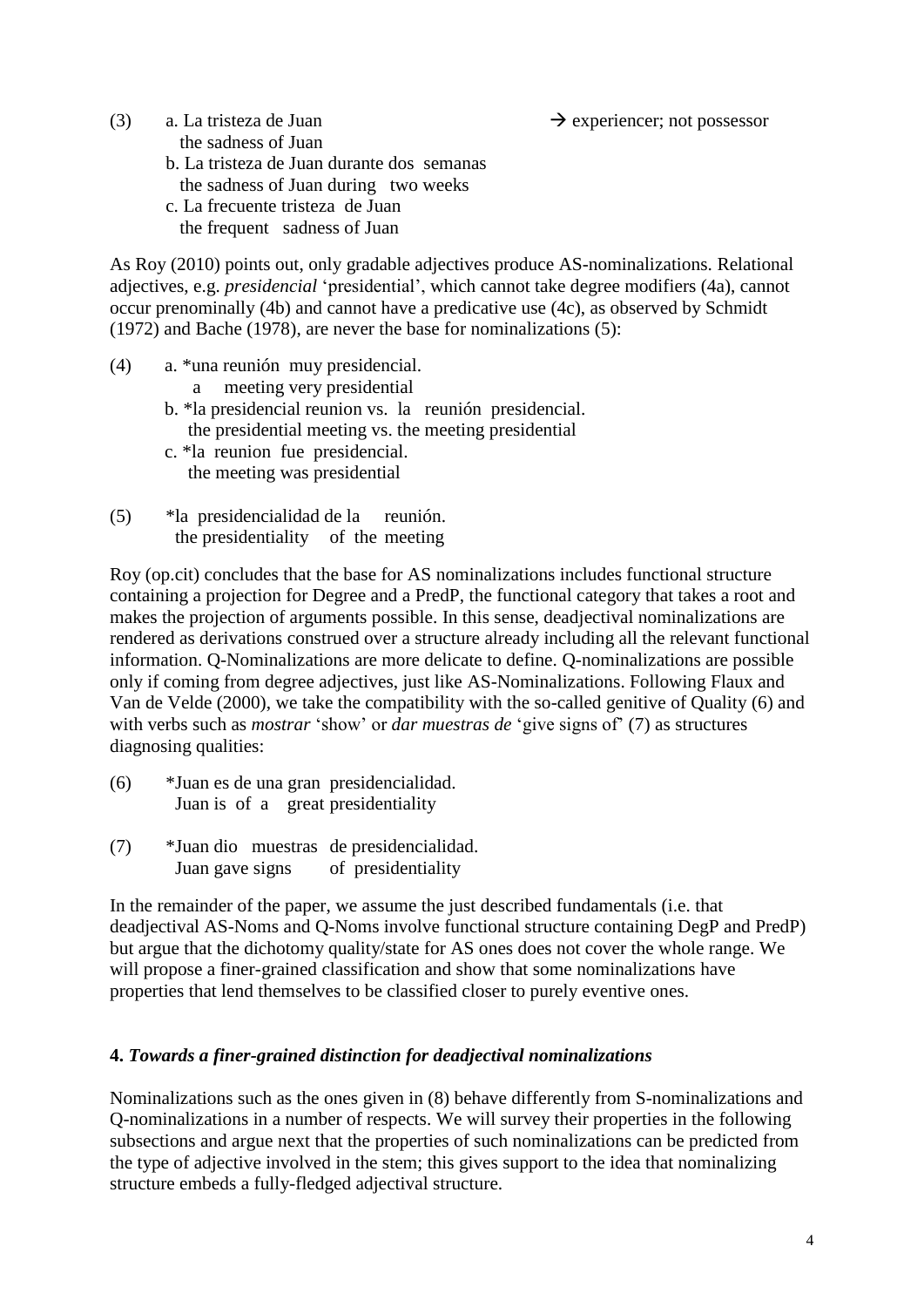<span id="page-4-0"></span>(8) *bobada* 'nonsense', *cabezonada* 'stubborness', *crueldad* 'cruelty', *estupidez* 'stupidity', *grosería* 'rudeness', *imprudencia* 'imprudence', *indiscreción* 'indiscretion', *infidelidad* 'unfaithfulness', *injusticia* 'injustice', *insolencia* 'insolence', *memez* 'nonsense', *necedad* 'stupidity', *ordinariez* 'vulgarity', *osadía* 'daring', *sandez* 'nonsense', *temeridad* 'temerity', *tontería* 'silliness', *travesura* 'devilry', *vulgaridad* 'vulgarity'.

Since, as will be shown, they are able to refer to instantiations or occurrences of eventualities, we will dub them as "Occurrential Deadjectival Nominalizations" (ODNs), following Beauseroy (2009).

### *4.1 Ability to pluralize and be counted*

Just as other nouns denoting events, deverbally derived (*operación* 'operation', *discusión* 'discussion') [\(9\)](#page-4-1) or not (*fiesta* 'party', *boda* 'wedding') [\(10\),](#page-4-2) the nominalizations in [\(8\)](#page-4-0) are able to pluralize [\(11\),](#page-4-3) in clear contrast with deadjectival nouns denoting qualities or properties (*belleza* 'beauty', *pesadez* 'heaviness') [\(12\)](#page-4-4) or states (*tristeza* 'sadness', *perplejidad* 'perplexity') [\(13\):](#page-4-5)

<span id="page-4-3"></span><span id="page-4-2"></span><span id="page-4-1"></span>

| (9)  | dos discusiones/varias operaciones<br>two discussions/several operations    | [deverbal eventive nouns]         |
|------|-----------------------------------------------------------------------------|-----------------------------------|
| (10) | dos fiestas/ cuatro bodas<br>two parties/ four weddings                     | [non-derived eventive nouns]      |
| (11) | dos imprudencias/varias injusticias<br>two imprudencies/ several injustices | [occurrential deadjectival nouns] |
| (12) | *dos pesadeces/ *tres tristezas.<br>two heavinessess/three sadnessess       | [state deadjectival nouns]        |
| (13) | *dos bellezas/ *dos sabidurías<br>two beauties/ two wisdoms                 | [quality deadjectival nouns]      |

<span id="page-4-5"></span><span id="page-4-4"></span>We will get back to this characteristic further down below, together with our analysis of aspect modification.

### *4.2. As a complement of action denoting verbs*, take place *and perception verbs*

The following classical tests on nominal eventivity (Godard & Jayez 1994) show that ODNs behave like deverbal and simple eventive nominals in the majority of relevant respects and contrast with S-nominals and Q-nominals. This can be observed as complements of actiondenoting verbs such as *hacer* 'do', *llevar a cabo* 'carry out' or *cometer* 'commit' [\(14\);](#page-4-6) as complement of *tener lugar* 'take place' [\(15\);](#page-5-0) and as complements of perception verbs such as *presenciar* 'be a witness of ' [\(16\).](#page-5-1)

<span id="page-4-6"></span>(14) a. Juan hizo dos operaciones/ llevó a cabo dos discusiones. Juan made two operations/ conducted two discussions b. Juan hizo dos fiestas. Juan made two parties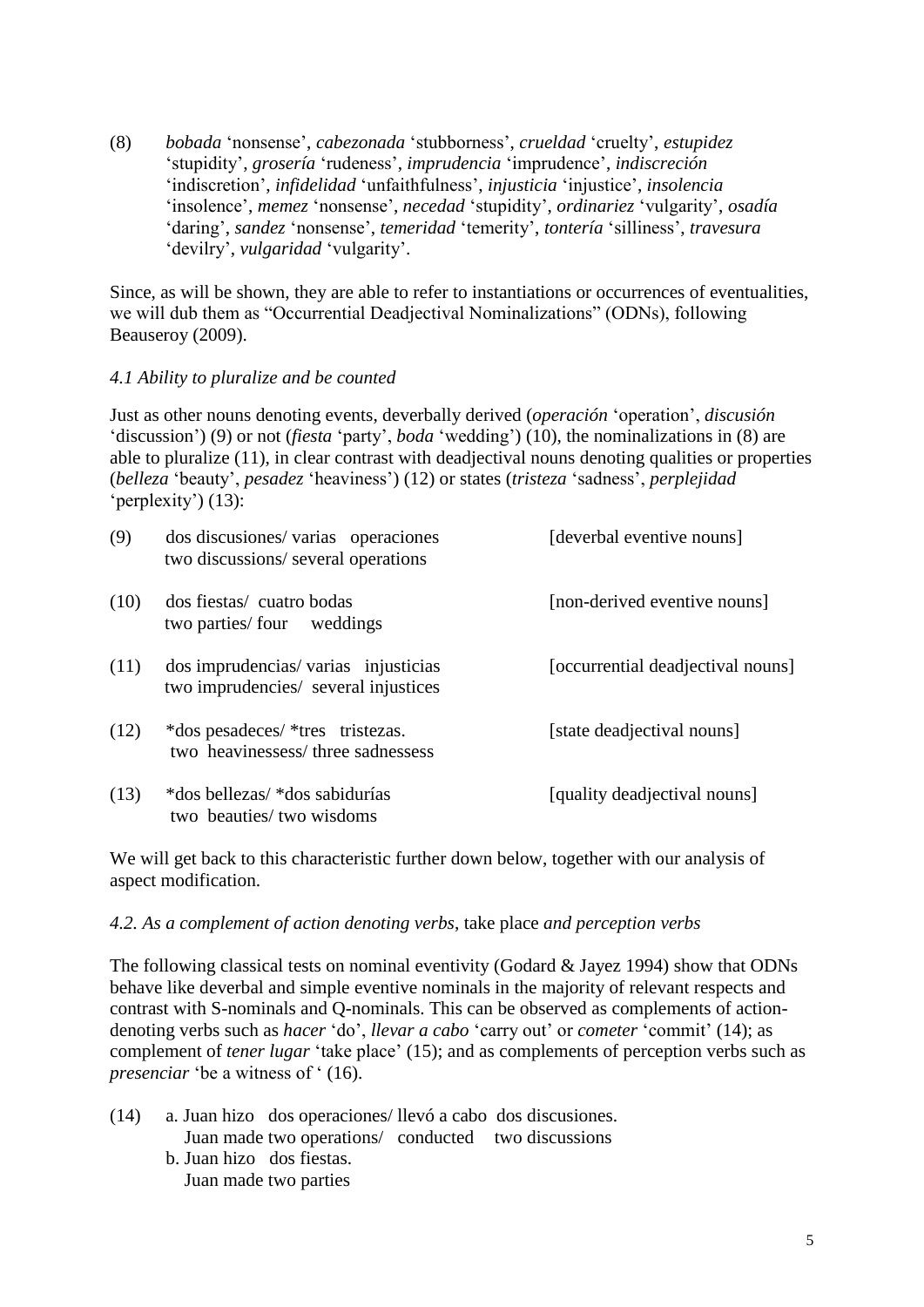c. Juan cometió dos imprudencias/varias crueldades<sup>1</sup>. Juan carried out two imprudencies/ several cruelties

- d. \*Juan cometió dos tristezas/ varias perplejidades. Juan carried out two sadnessess/ several perplexities
- e. \*Juan cometió varias tristezas/ perplejidades.
- Juan carried out several sadnessess/ perplexities
- f. \*Juan cometió varias bellezas/ sabidurías. Juan carried out several beauties/ wisdoms
- <span id="page-5-0"></span>(15) a. Esta mañana han tenido lugar varias discusiones / operaciones. This morning have taken place several discussions / operations
	- b. Esta mañana han tenido lugar varias fiestas. This morning have taken place several parties
	- c. Esta mañana han tenido lugar varias imprudencias/ injusticias. This morning have taken place several imprudencies/ injusticies
	- d. \*Esta mañana han tenido lugar varias tristezas/ perplejidades. This morning have taken place several sadnessess/ perplexities
	- e. \*Esta mañana han tenido lugar varias bellezas/ tristezas. This morning have taken place several beauties/ sadnessess
- <span id="page-5-1"></span>(16) a. He presenciado las discusiones/ operaciones del jefe. I.have witnessed the discussions/ operations by.the boss
	- b. He presenciado las fiestas del presidente. I.have witnessed the parties of.the president
	- c. He presenciado las imprudencias/ injusticias del presidente. I.have witnessed the imprudencies/ injusticies of.the president
	- d. ??\*He presenciado las tristezas/ perplejidades del presidente. I.have witnessed the sadnessess/ perplexities of.the president
	- e. \*He presenciado las bellezas/ sabidurías del presidente. I.have witnessed the beauties/ wisdoms of.the president

### *4.3. Fully-fledged Argument Structure*

**.** 

The tests below aim at showing that ODNs have a fully-fledged AS (e.g. the subject is not understood as a mere possessor) which, in addition, cannot be considered as stative. Contrasting with S-Nominals, where the subject is commonly understood to hold the theta role of experiencer, the subject of ODNs is interpreted as an agent. Examples in [\(17\)](#page-5-2) aim at making explicit the theta-role of the subject.

<span id="page-5-2"></span>

| (17) | a. las operaciones de Juan | [las que Juan realiza vs. * las que Juan tiene]                          |
|------|----------------------------|--------------------------------------------------------------------------|
|      | the operations of Juan     | [which Juan makes vs *which Juan has]                                    |
|      | b. las fiestas de María    | [las que María hace vs. * las que María tiene]                           |
|      | the parties of María       | [which María makes vs. *which María has]                                 |
|      |                            | c. las imprudencias de Juan [las que Juan hace vs. * las que Juan tiene] |
|      |                            | the imprudencies of Juan [which Juan makes vs. which Juan has]           |
|      | d. la tristeza de Juan     | [la que Juan <i>experimenta</i> vs. *la que Juan hace]                   |
|      | the sadness of Juan        | [which Juan experiences vs. *which Juan makes]                           |

<sup>1</sup> Only nominals expressing negative events, as crimes or offenses, are compatible with *cometer* 'commit'.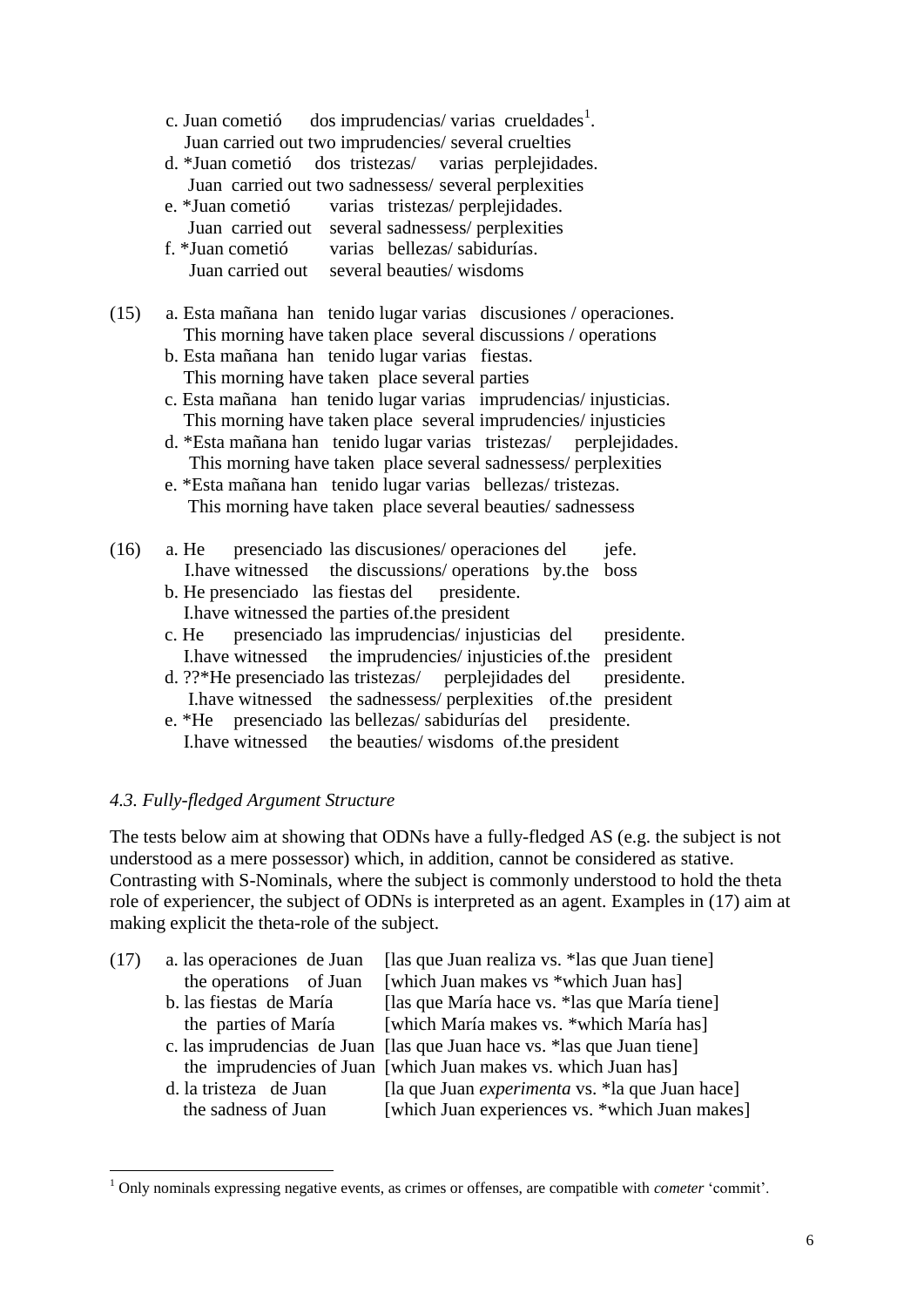| e. la sabiduría de Inés | [la que Inés <i>tiene</i> vs. *la que Inés hace] |
|-------------------------|--------------------------------------------------|
| the wisdom of Inés      | [which Inés has vs. *which Inés has]             |

The possibility of agentive modification argues in the same direction than above. However, it is worthwhile to note that, unlike simple event nouns of the type of *party*, only ODN allow for agent oriented modifiers.

- (18) a. la deliberada operación/ discusión. the deliberate operation/ discussion
	- b. \*la deliberada fiesta. the deliberate party
	- c. la deliberada imprudencia/ crueldad. the deliberate imprudence/ cruelty
	- d. \*la deliberada perplejidad/ tristeza. the deliberate perplexity/ sadness
	- e. \*la deliberada belleza/ sabiduría. the deliberate beauty/ wisdom

This suggests that agentive modifiers are modifiers of eventive functional structure, which is lacking in simple event nouns. Incompatibility of agent oriented modifiers in S-nouns is then expected.

### *4.4. Aspectual modification*

Authors such as Borer (2012) consider that the two most infallible tests for AS-nominals are those involving aspectual modification (*for*-/*in*- adverbials) and the addition of a purpose clause, which is controlled by an overt or covert argument. We argue that these two proofs cannot be kept on a par. We argue that the data below show that while the *for*/*in*-adverbials seem to be reserved to deverbal stems (19), while purpose clauses are licensed in the case of ODNs, see (22) further down below, which we will take as evidence in favour of the existence of an event argument in ODNs. Regarding the interpretation of the adverbials, we argue that their interpretation has to be handled with care. *For*-adverbials are allowed in some cases but we argue that it is being licensed at different scope positions. In example [\(19\)a](#page-6-0), the *for*adverbial measures the duration of the discussion. We argue that this is licensed within the functional structure accompanying the verbal base structure. The event of *discussing* is homogeneous and atelic, which explains the incompatibility of the *in*-time adverbial. It seems then that the aspectual properties of the functional structure found in the verb *discuss* are kept in the nominalization. As example [\(19\)b](#page-6-0), containing a heterogeneous telic event shows, the *in*-time adverbial is all right when that condition is met. The simple event noun (*party*) does not license aspectual modification, which suggests that aspect modification is licensed by aspectual functional structure, arguably inexistent in the case of these simple nouns. Examples involving ODNs are in principle grammatical, but the adverbial does not modify an instantiation of an eventuality (i.e. what Juan may have done and is considered imprudent). The adverbial may only refer to the period of time within which the subject gave signs of the quality. Similar situation regards S-nouns and Q-nouns. Observe that the sentences improve very much if a Noun Phrase clearly referring to a period of time is inserted [\(20\).](#page-7-0)

- <span id="page-6-0"></span>(19) a. la discusión de los problemas durante/ \*en una hora. the discussion of the problems for/ in an hour
	- b. la construcción del puente en seis meses. the construction of.the bridge in six months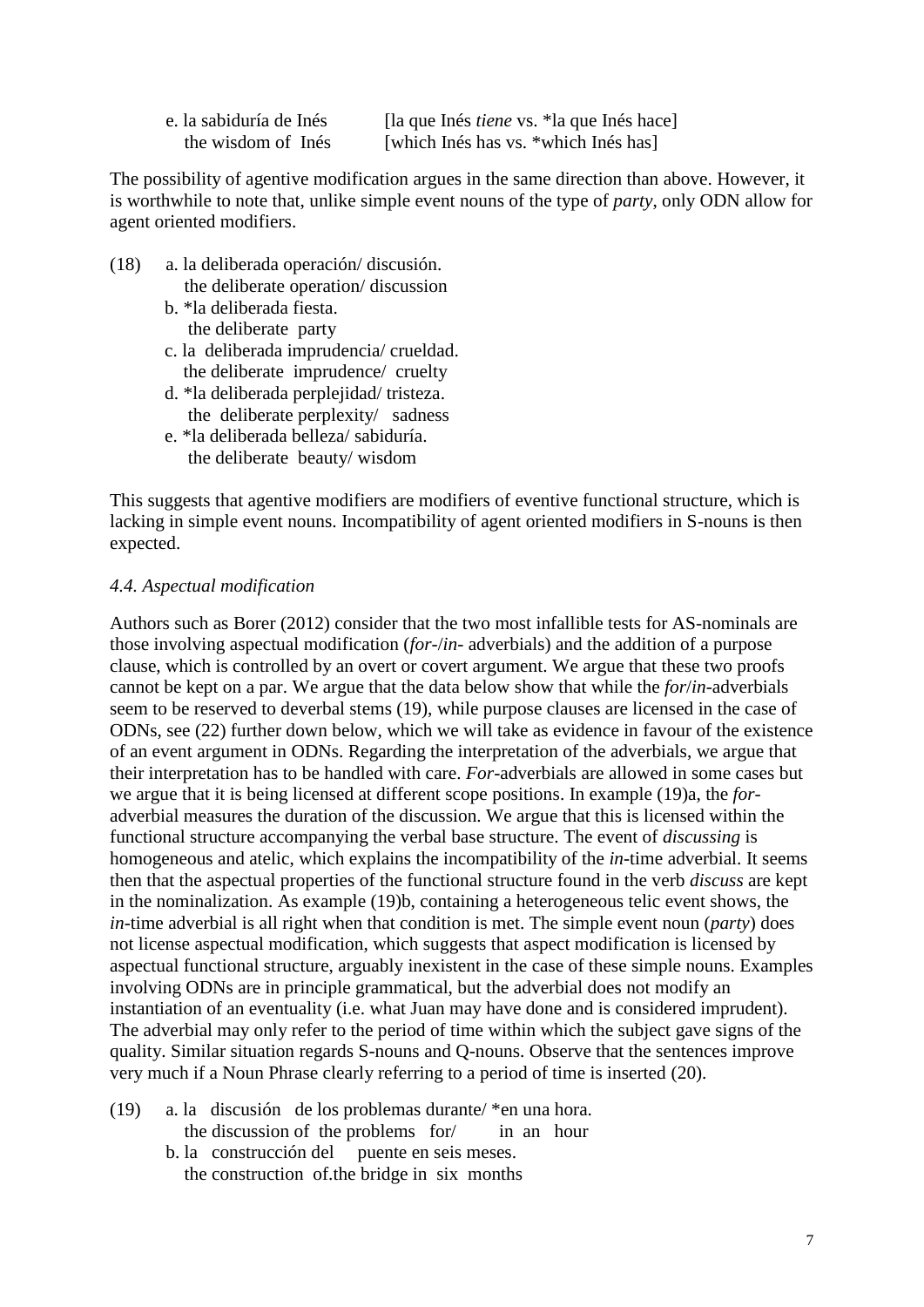c. \*la fiesta durante/ en una hora. the party for/ in an hour

- d. #la imprudencia/ crueldad de Juan durante una hora. the imprudence/ cruelty of Juan for an hour
- e. #la tristeza de Juan durante un año.
- the sadness of Juan for a year
- f. #la belleza de María durante un año.
- the beauty of María for a year
- <span id="page-7-0"></span>(20) a. la imprudencia de Juan durante su juventud. the imprudence of Juan during his youth
	- b. la tristeza de Juan durante su juventud. the sadness of Juan during his youth
	- c. la belleza de María durante su juventud. the beauty of María during her youth

We argue that the difference between the interpretations of the adverbials obeys to the same reasons to the differences observed in sentences such as the ones below from Arche (2012). Sentence [\(21\)a](#page-7-1) shows the possible co-occurrence of *for*-adverbials suggesting that they play different roles and are interpreted at different levels. In support of the closer syntactic positioning of the adverbial to the verb when it modifies the event-time, consider the contrast with [\(21\)b](#page-7-1) and [\(21\)c](#page-7-1) and [\(21\)d](#page-7-1). Following Arche (op.cit) we argue that only in the case of deverbal nouns *for*-adverbial access and measure an event time. In the S-nouns, Q-nouns and ODNs, the for-adverbial does not modify the event time but the external frame interval the quality or the eventuality holds.

<span id="page-7-1"></span>(21) a. Marta navegó durante una hora durante años. Marta sailed for an hour for years b. Durante años Marta navegó durante una hora. For years Marta sailed for an hour c. \*Durante una hora Marta navegó durante años. For an hour Marta sailed for years d. ??Marta navegó durante años durante una hora. Marta sailed for years for an hour

In the literature, the availability of plural is related to aspectual properties (Alexiadou *et al.* 2010, Barque *et al.* 2012, Fábregas & Marín, 2012 and references therein). In particular, the possibility of counting instantiations is usually linked with perfectivity (see Arche 2006 and 2012 for a formal syntactic account where Aspect involves a quantifier over occasions). In the case of ODNs the issue is delicate. On the one hand, we intuitively understand that when we say *John's imprudences* we are making reference to a number of instantiations that can be counted because they are bounded or finished. The problem is that for perfectivity to be fully instantiated an Aspect projection would be expected and we had seen no evidence of it earlier on, given the unavailability of aspectual modification on the eventuality per se. What seems clear is that the presence of an event is instrumental in the allowance for plural in deadjectival AS-nouns. Further investigation pending, we can say that the structure couching the event seems more defective than the one that verbalizes a root. ODNs seem to be on the edge between deadjectival and deverbal nominalizations. Even though aspectual modifiers (*for*-/*in*adverbials) do not seem possible, purpose clauses seem so, as shown in [\(22\).](#page-8-0) This could only be explained, we argue, if a covert event (with non stative functional structure) is assumed to be involved in the structure of origin of the AP. We will abound on this later on in section 5.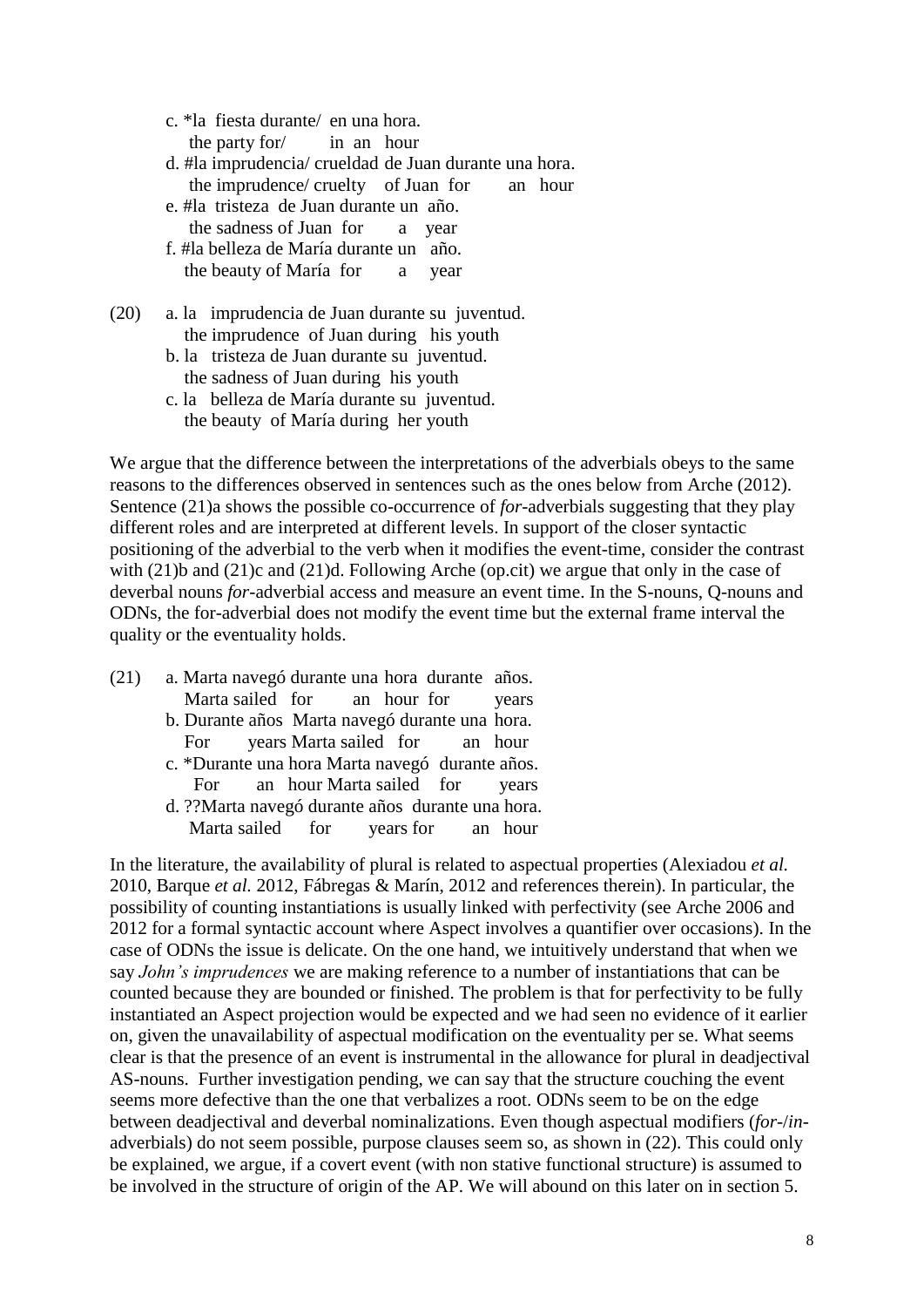- <span id="page-8-0"></span>(22) a. Las discusiones para solucionar el problema. the discussions to solve the problem
	- b. \*Las fiestas para sorprender a su amiga. the parties to surprise to her friend
	- c. Las imprudencias/ travesuras de Juan para sorprender a su amiga. the imprudencies/ devilries of Juan to surprise to her friend
	- d. \*las pesadeces/ tristezas para molestar a su amiga. the heavinessess/ sadnessess to bother to her friend
	- e. \*Las bellezas/ sabidurías para sorprender a su amiga. the beauties/ wisdoms to surprise to her friend

Interestingly, as can be appreciated in [\(22\),](#page-8-0) nominals referring to an event not due to a particular event structure but only due to their encyclopaedic meaning (e.g. *party*) do not license purpose clauses.

## **5.** *It was all in the stem*

In this section we argue that the properties of ODNs, which place them in very close to deverbal nouns, can be accounted for by the properties of the stem: the properties of the AP. We argue that deadjectival nominalizations that can refer to occurrences or instantiations of eventualities are those deriving from Evaluative Adjectives (EAs) since they can be predicated not only of a sentient individual but of an event as well. Following Stowell (1991), Arche (2006, 2010), Arche & Marín (2011) and Fábregas et al. (2012), we argue that the structure of EAs include a covert event. More clearly, we argue that the EAs that give rise to ODNs are those EAs that are predicated of an event in addition to the sentient individual; in Stowell's (1991) terms, those that are dyadic. To begin the analysis of this, some few further descriptive clarifications are in order, as we survey below.

First, denoting an evaluative property is not enough. Adjectives such as *capaz* 'capable' or *apto* 'apt' are evaluative but cannot be predicated of an event. In this regard, compare them with *cruel* or *imprudent*:

- (23) a. Juan fue cruel/ imprudente al hacer esa pregunta. Juan was cruel/ imprudent to make that question
	- b. Hacer esa pregunta fue cruel/ imprudente. To make that question was cruel/ imprudent
	- c. Fue cruel/ imprudente por parte de Juan hacer esa pregunta. It.was cruel/ imprudent by part of Juan to make that question
- <span id="page-8-1"></span>(24) a. \*Juan fue capaz/ apto al hacer esa pregunta. Juan was able/ suitable to make that question
	- b. \*Hacer esa pregunta fue capaz/ apto. To make that question was able/ suitable
	- c. \*Fue capaz/ apto por parte de Juan hacer esa pregunta. It.was able/ suitable by part of Juan to make that question

In Stowell's (1991) analysis, the unavailability of the options in [\(24\)](#page-8-1) suggests that the adjective cannot be predicated of an event at the same time than of an individual. And also, it would amount to saying that there is no covert event in the structure of such adjectives. We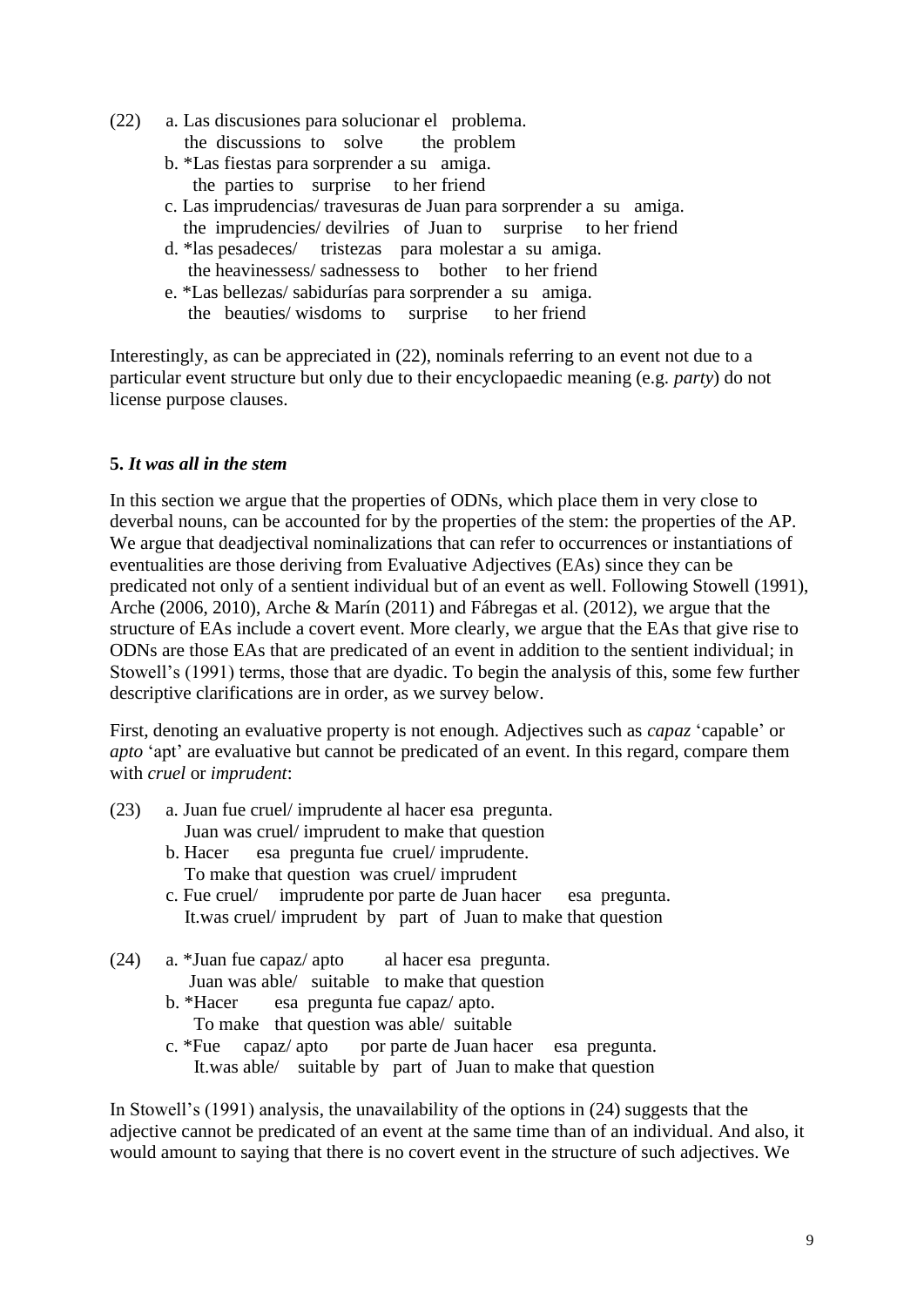hypothesize that it is precisely such lack of an event in the structure that makes the interpretation of their nominalizations unable to refer to instantiations:

(25) las capacidades de Juan =/> las acciones aptas de Juan. the capacities of Juan  $\Rightarrow$  the actions able of Juan

Second, some of the nominals that have been analysed as ODNs can also have a quality reading, as their compatibility with the genitive of quality manifest:

(26) una persona de una gran imprudencia/ crueldad. a person of a great imprudence/ cruelty

That is, some nominals are ambiguous between the two readings, ODN and quality. Following Arche & Marín (2011), we analyze this dichotomy as structurally due: ODNs come from a structure containing an event [\(27\),](#page-9-0) Q-nominalizations, from a structure where the event is absent [\(28\).](#page-9-1) This makes sense with the idea advanced in Stowell (1991) and Arche (2006) that EAs have two different structures. The structures below include the functional projection Pred, justified for the reasons given above:

- <span id="page-9-0"></span>(27) PredP [Subject [Event [ Pred [ A
- <span id="page-9-1"></span>(28) PredP [Subject [Pred [ A

Third, it is not the case that all ODNs allow for a quality reading. Some can refer to instantiations of eventualities (eventualities carried out) but cannot refer to the quality:

(29) \*Una persona de una gran fanfarronada/ travesura. A person of a great boast devilry

Fourth, although all ODNs derive from evaluative adjectives, not all nouns built on evaluative adjectives have an occurrential realization. The nominals in [\(30\)](#page-9-2) have a quality reading [\(31\)](#page-9-3) but fail to refer to an instantiation of an eventuality [\(32\).](#page-9-4) This leaves what seem gaps in the derivation that are not explained by the absence of an event in the structure, as all the adjectives of their stems can be predicated of an event [\(33\).](#page-10-0)

- <span id="page-9-2"></span>(30) *amabilidad* 'kindness', *arrogancia* 'arrogance', *astucia* 'cunningness', *audacia* 'audacity', *cautela* 'caution', *cobardía* 'cowardice', *cortesía* 'courtesy', *egoísmo* 'selfishness', *fidelidad* 'faithfulness', *generosidad* 'generosity', *honradez* 'decency' *humildad* 'humbleness', *modestia* 'modesty', *prudencia* 'prudence', *soberbia* 'arrogance', *valentía* 'braveness'.
- <span id="page-9-3"></span>(31) a. Una persona de gran amabilidad/ modestia. A person of great kindness/ modesty b. Dio muestras de amabilidad/ modestia.
	- S/he.gave signs of kindness/ modesty c. Actuó con amabilidad/ modestia.

S/he.acted with kindness/ modesty

- <span id="page-9-4"></span>(32) a. \*dos arrogancias/ cautelas. two arrogancies/ cautions
	- b. \*Juan ha cometido dos arrogancias/ cautelas. Juan has committed two arrogancies/ cautions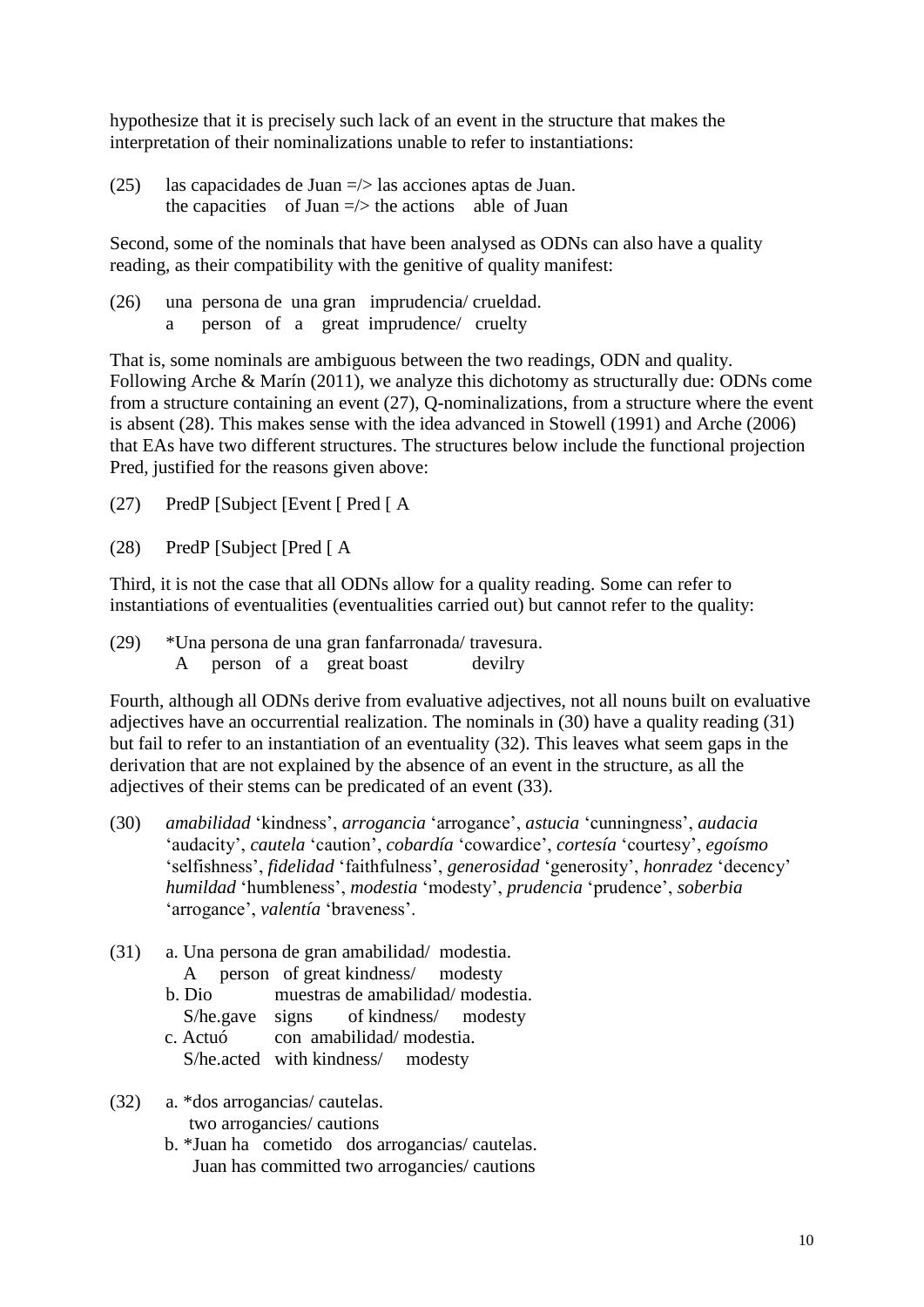- c. \*Esta mañana han tenido lugar varias arrogancias/ cautelas. This morning have taken place several arrogancies/ cautions
- d. \*Las arrogancias/ cautelas de Juan hacia su tío. The arrogancies/ cautions of Juan towards his uncle
- e. ?He presenciado la amabilidad/ modestia de Eustaquia. ?I.have witnessed the kindness/ modesty of Eustaquia
- <span id="page-10-0"></span>(33) a. Juan fue arrogante/ cauto al hacer esa pregunta. Juan was arrogant/ cautious to make that question
	- b. Hacer esa pregunta fue arrogante/ cauto. To make that question was arrogant/ cautious
	- c. Fue arrogante/ cauto por parte de Juan hacer esa pregunta. It.was arrogant/ cautious by part of Juan to make that question

This seems to indicate that there are three groups of nominalizations coming from evaluative adjectives: those of *imprudencia* type, having both an occurrential and a non-occurrential reading, those of modesty, which do not allow for an occurrential reading and those that behave like *travesura,* which only have the occurrential reading; respectively:

<span id="page-10-1"></span>(34) Ambiguous

*crueldad* 'cruelty', *estupidez* 'stupidity', *grosería* 'rudeness', *imprudencia* 'imprudence', *indiscreción* 'indiscretion', *injusticia* 'injustice', *infidelidad* 'unfaithfulness', *insolencia* 'insolence', *necedad* 'stupidity', *ordinariez* 'vulgarity', *osadía* 'daring', *temeridad* 'temerity', *tontería* 'silliness', *vulgaridad* 'vulgarity'.

(35) Occurrential only

*bobada* 'nonsense', *bravuconada* 'piece of bravado', *cabezonada* 'stubborness' *cursilada* 'tawdriness', *fanfarronada* 'boast', *memez* 'nonsense', *sandez* 'nonsense' *tontada* 'silliness', *travesura*<sup>2</sup> 'devilry'.

<span id="page-10-2"></span>(36) Quality only

*amabilidad* 'kindness', *arrogancia* 'arrogance', *astucia* 'cunningness', *audacia* 'audacity', *cautela* 'caution', *cobardía* 'cowardice', *cortesía* 'courtesy', *egoísmo* 'selfishness', *fidelidad* 'faithfulness', *generosidad* 'generosity', *honradez* 'decency' *humildad* 'humbleness', *modestia* 'modesty', *prudencia* 'prudence', *soberbia* 'arrogance', *valentía* 'braveness'.

The descriptions above shed an important finding: all deadjectival nominals denoting instantiations of events come from evaluative adjectives, arguably due to the presence of a covert event in the structure. Some of these adjectives can optionally have this event (ambiguous adjectives), which can be tested in the existence of Q-nominals. Others lack the Q-reading, which suggest that the adjectival structure of [\(38\)](#page-11-0) is not an option for them. Finally, the gaps represented by the third group suggest that the mere existence of a structure does not amount to the need of use it to produce derived new words. The eventive structure of the adjectives corresponding to the nouns in the third group seems to be left unused.

The structures giving rise to the ODN [\(37\)](#page-11-1) and the Q-noun [\(38\)](#page-11-0) are given below:

**<sup>.</sup>** <sup>2</sup> This suffix can also attach to nouns and give the same meaning: e.g. *diablura* (from *diablo* –noun).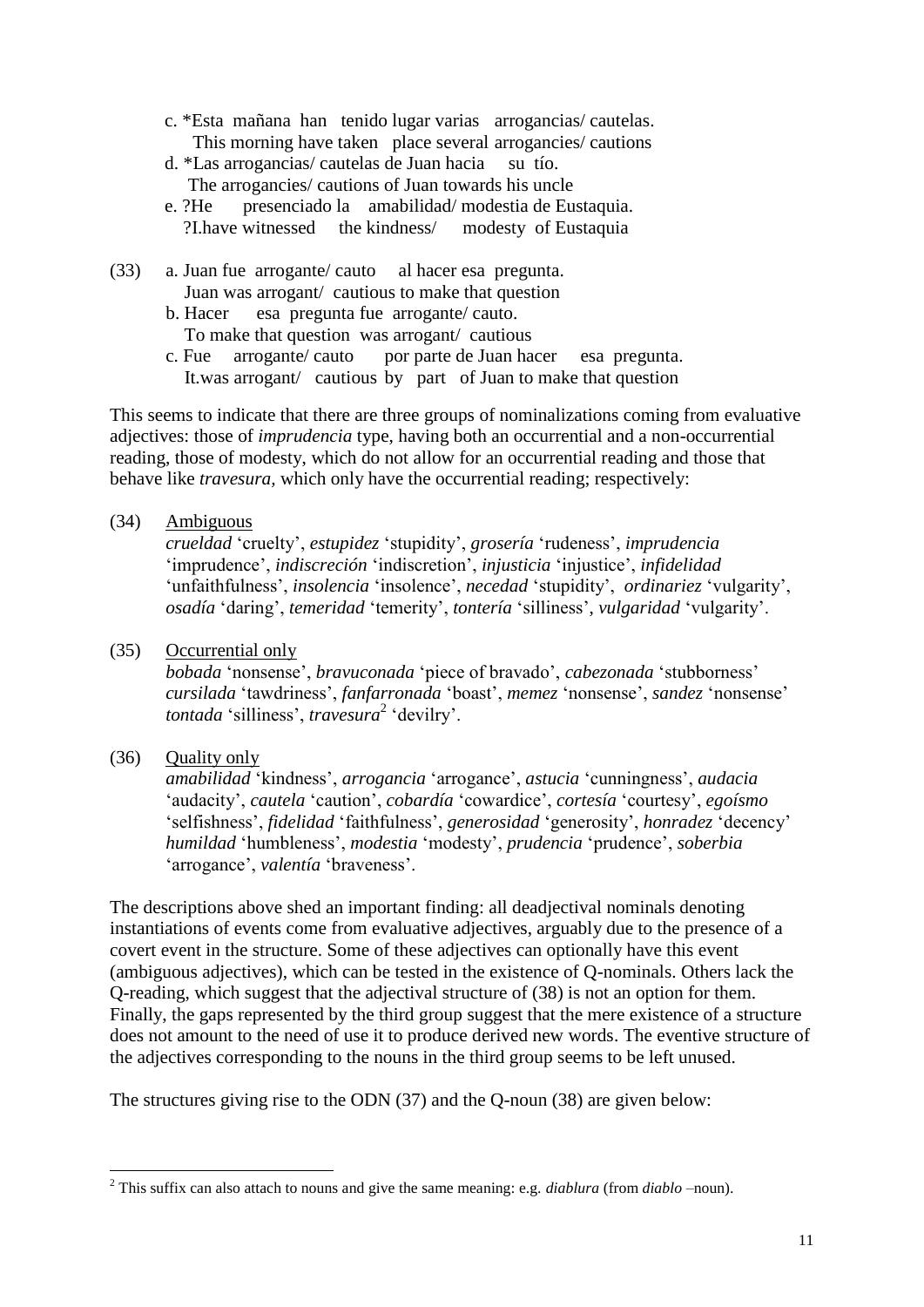<span id="page-11-1"></span>

<span id="page-11-0"></span>Structure in [\(37\)](#page-11-1) captures the following facts: the root A merges with the functor Pred that allows the adjective to be predicative and have a subject (as explained in section 3). Inspired in Stowell (1991), we argue that what is predicated of the adjective is an event. The covert event in question must consist of, we argue, the essential structure to license purpose clauses but maybe not fully-fledged in the sense that it does not seem to be able to be modified by aspectual adverbials. The subject is actually proposed to be generated in the specifier of the relevant event projection. Evidence in favour of the covert event not being stative is given in Arche (2006), where it is shown that the event predicated of the adjective cannot be but "actions" (i.e. an activity or an accomplishment) [\(39\).](#page-11-2) The nominalizer takes all this structure, which is next taken by Classifier Phrase, understood as in Borer 2005, that is, as a syntactic functor that divides mass and makes it countable, allowing for the presence of Number. The presence of such projections is evidenced by the availability of plural and numerals [\(11\).](#page-4-3) The essence of the contrast between ODNs and Q-Ns lies, we hypothesize, in the lack of an event argument and the lack of the Classifier-Number structure.

<span id="page-11-2"></span>(39) a. [States] \*It was very imprudent of John to know mathematics/ to own a house/ to be an African/ to want that coat. b. [Non-states] It was very imrprudent of John to read my paper/ to cook the dinner/ to swim in the Ocean.

#### **6.** *A comment on the suffixes*

In the three-way classification proposed in [\(34\)](#page-10-1)[-\(36\)](#page-10-2) it can be observed that the suffixes involved in the derivation of EAs are of a great variety, not being possible to predict the reading of the nominal based on the suffix at hand.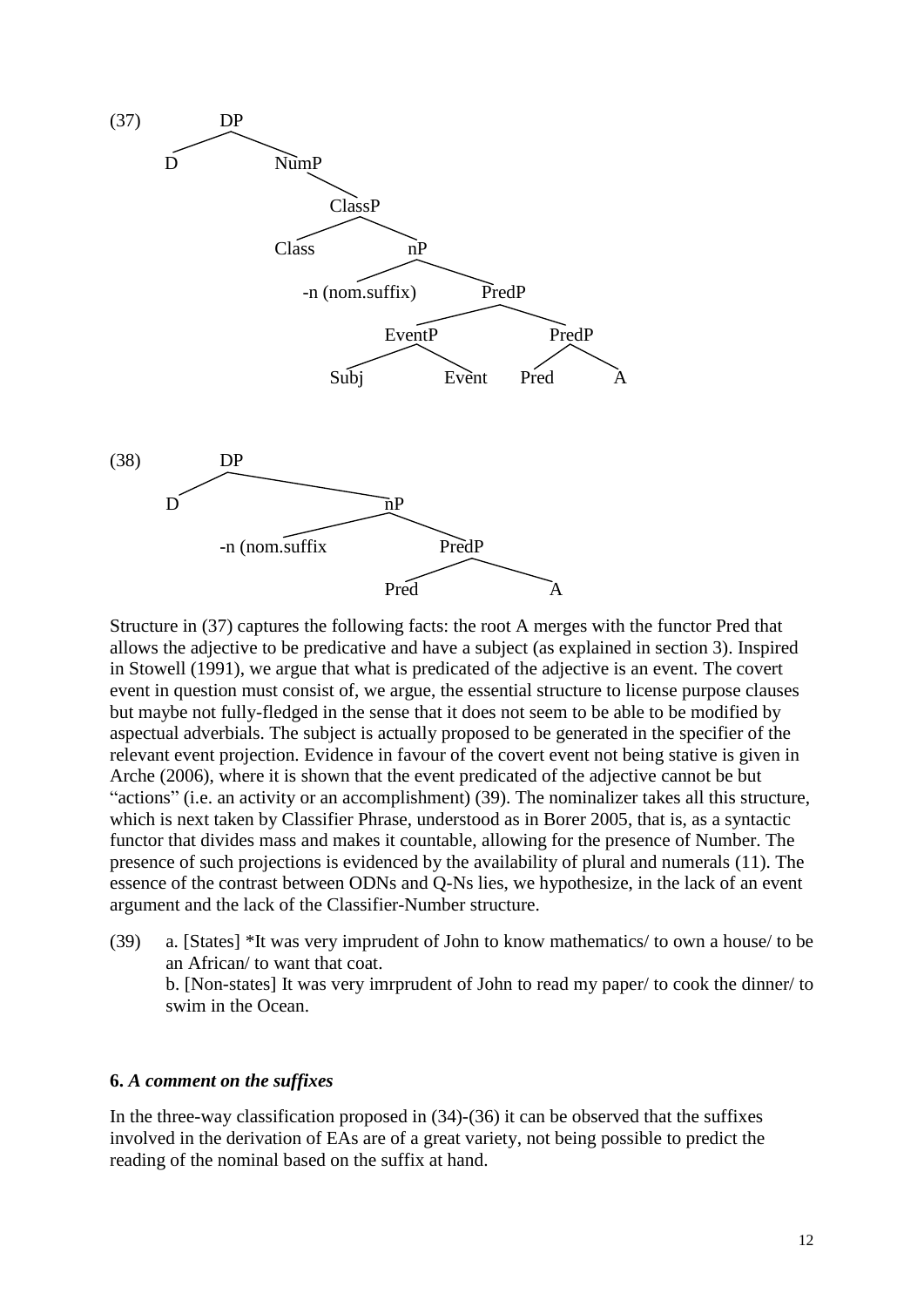It thus seems that the semantics of most of these suffixes is quite vacuous in some sense, and their role is juts to give phonological content to the functional element providing the structure of a category. This being said, it seems that certain correspondences can be found and will be worth exploring in future research.

Alexiadou & Martin (to appear) found certain correlations between suffixes and semantic content. Concerning the four French deadjectival suffixes they study in detail (-*erie, -isme, ité, -itude*), the following generalizations can be drawn: (i) the suffix *-ité* is the unmarked suffix and can form Ns with any kind of aspectual interpretation; (ii) *-erie* imposes a preference for the eventive reading; (3) *-isme* tends to force the deadjectival noun to have a quality (or dispositional) reading; (4) -*itude* forces the noun to denote habits or attitudes and thereby imposes the feature of animacy and the individual-level reading.

These outcomes are mostly confirmed by the Spanish equivalent suffixes we have analyzed. Leaving aside the suffix *-itud* (for which we have not found any realisation among our data), the suffix *-idad* (the Spanish counterpart of *-ité*) is also unmarked: we find it among ODNs as well as among quality nouns. Likewise, the suffix *-ismo* is not found among ODNs, only among quality nouns (e.g. *egoísmo*).

On the other hand, the suffix *-ería* also shows a clear preference for the eventive reading: we only found it among ODNs. Yet this preference is not so strong as in the case of *-ada*, which is only found among strictly ODNs. Suffix *-ada* seems to not being able to give rise to Qnominals, but only to ODNs. In this regard, it should be brought up the proposal by Ippolito (1999), who states that such a suffix comes from a participial form of a verb; i.e., these nominals are in reality derived from verbs. This could explain *fanfarronada* (from *fanfarronear*) or *tontada* (from *tontear*), and even *cabezonada*<sup>3</sup> .

Interestingly, there are a few doublets derived from the same stem [\(40\).](#page-12-0) In all of them, the item in *-ada* is the one that has only an occurrential reading while the one in *-ería* is ambiguous.

<span id="page-12-0"></span>(40) bravuconería-bravuconada; cabezonería-cabezonada; cursilería-cursilada; fanfarronería-fanfarronada; tontería-tontada;

Likewise, the suffix *-ez* also shows a clear preference for the eventive reading, since among quality readings, we only find *honradez*; among ODNs is far more frequent: *estupidez, ordinariez, sandez, memez*…

## **7.** *Summary and conclusions*

**.** 

In this paper we have argued that the properties of nominalizations can be predicted from the properties of the stem. In particular we have provided a finer grained taxonomy of deadjectival nominalizations and have argued that a dichotomy between qualities and states does not exhaust the options. We have show the existence of nominalizations that perform as closer to deverbal nominalizations in a number of tests, referring to instantiations of eventualities. We have defended the idea that it can be predicted which nominalizations can give rise to such a reading: those deriving from an adjectival stem where an event is involved. Such a group is that typically corresponding to evaluative adjectives, as these are predicated of an event, in addition to a sentient individual very naturally. We have offered a systematic

<sup>&</sup>lt;sup>3</sup> Even though *cabezonear* is not registered in the Academic Dictionary of Spanish, its usage is attested.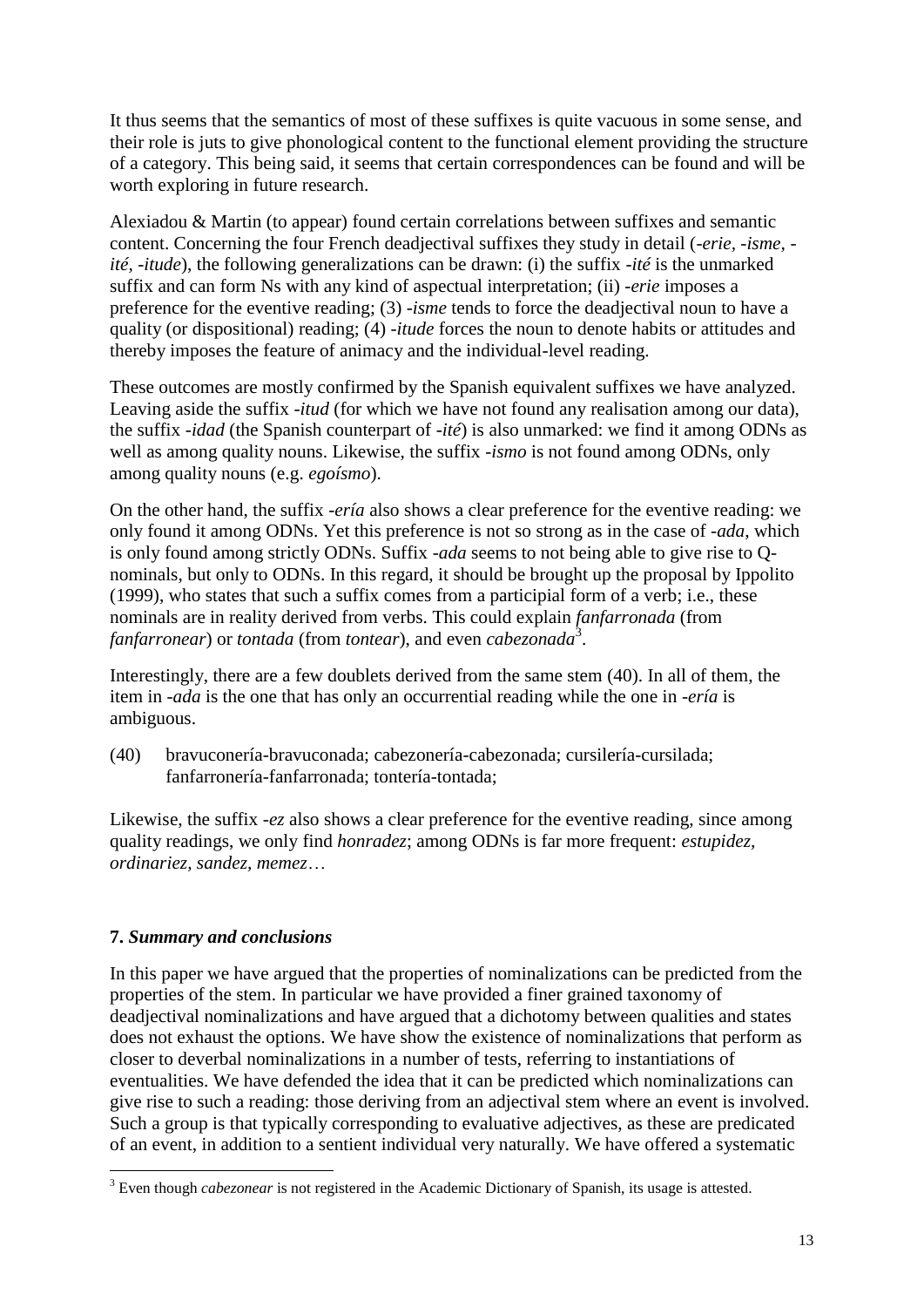survey comparing the properties of deverbal nominals, simple event nominals and deadjectival nominals denoting states and qualities. It has become apparent throughout the discussion that the conceptual reference to an event is not enough to license event related modifiers, such as aspectual modifiers or purpose clauses (e.g. with nouns such as *party*). At the same time, we have suggested that aspectual modifiers seem to be so of verbal structure, while purpose clauses seem to need an event (covert or overt) in the structure and this need is fulfilled by the covert event proposed to be present in evaluative dyadic adjectives. In the classification we have provided, we have shown that conceptual reference to an evaluative property is not enough to produce ODNs. Only those able to be predicated of an event at the same time than of a sentient individual. We have also argued that the ambiguity exhibited by some nominals is explained by an ambiguity in the adjectival structure of origin. Furthermore, we have shown that being a dyadic adjective is not enough either to guarantee the production of the corresponding nominalization, as many of them seem incapable to refer to an eventuality. Likewise, we have shown that not all ODNs have a corresponding quality noun. That is, the two cases seem attested: absence of derivation from one existing structure and absence of the corresponding base structure.

#### **References**

- Alexiadou, A. & F. Martin. To appear. "Competing affixes as aspectual morphemes: The case of deadjectival nominalizations". *Proceedings of the 8 th Mediterranean Morphology Meeting*.
- Alexiadou, A. 2001. *Functional Structure in Nominals: Nominalization and Ergativity*. Amsterdam: John Benjamins.
- Alexiadou, A., G. Iordăchioaia & E. Soare 2010. "Number/Aspect interactions i the syntax of nominalizations: a distributed Morphology approach". *Journal of Linguistics* 46.537-574.
- Arche, M.J. & R. Marín. 2011. "On the nominalization of evaluative adjectives". *Workshop on Categorization and category changes in morphology,* Tromsø, December 2011.
- Arche, M.J. 2006. *Individuals in Time. Tense, Aspect and the individual/stage distinction*. Amsterdam: John Benjamins.
- Arche, M.J. 2010. "On the creation of Event Structure: agentive copular clauses". *II Conference on Linguistic Interfaces*, Belfast, December 2010.
- Arche, M.J. 2012. *The construction of viewpoint aspect*. Ms. University of Greenwich.
- Bache, C. 1978. *The Order of Premodifying Adjectives in Present-day English*. Odense (Denmark): Odense University Press.
- Barque, L., A. Fábregas & R. Marín 2012. "Les noms d'état psychologique et leurs "objets": étude d'une alternance sémantique". *Lexique*, 20.21-41.
- Beauseroy, D. 2009. *Syntaxe et sémantique des noms abstraits statifs*. Ph.D dissertation, Nancy University.
- Borer, H. 2005. *Structuring Sense*. Oxford: OUP.
- Borer, H. 2009. *[Roots and Categories](http://www-bcf.usc.edu/~borer/rootscategories.pdf)*. Keynote address to the Circle of Generative Grammar, University of the Basque Country, April 2009.
- Borer, H. 2012. "In the event of a nominal". *The theta system* ed. by M. Everaert, M.Marelj & T. Siloni, 103-150. Oxford: OUP.
- Embick, D. 2010. *Localism versus Globalism in Morphology and Phonology*. Cambridge: MIT Press.
- Fábregas, A. & R. Marín. 2012. "The role of Aktionsart in deverbal nouns: state nominalizations across languages". *Journal of Linguistics* 48:1.35-70.
- Fábregas, A. B. Leferman & R. Marín. 2012. Evaluative adjectives are Davidsonian states. Communication presented at *Sinn und Bedeutung 17*, Paris, September 2012.